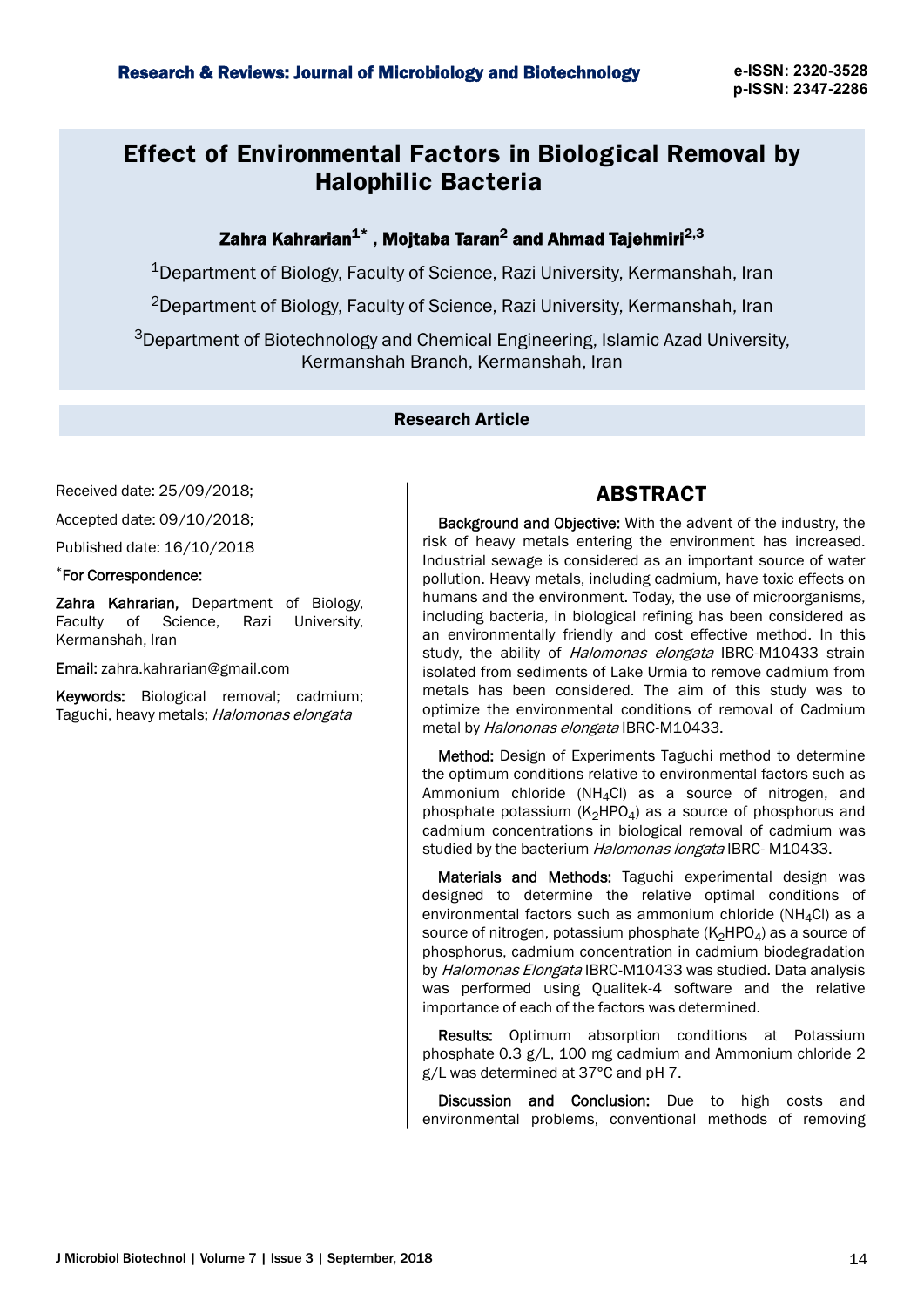heavy metals are an effective and cost effective biological removal. The use of relative salt bacteria is beneficial in biorefining with a high uptake of heavy metals.

## **INTRODUCTION**

With the development of the industry, living conditions have improved, but the release of large quantities of pollutants into the environment that has been carried out through air, water and soil has affected life [1]. The heavy use of heavy metals has resulted in the release of toxic substances into the environment  $[2]$ . In low concentrations, metals often play important functions in the production of enzymes as important components of biological processes. But at concentrations above a certain level, they can be toxic [3].

The main dangerous of metal is deal of stability and resist to decomposition in environment [4]. Heavy metals are harmful for cells, because inhibited of proteisynthesis, protected of enzymatic process and prevented of cell dividing [5].Cadmium causes acute and chronic diseases such as cancer, kidney disease, pulmonary disorder, weight loss, kidney damage, digestive and bone discomfort <sup>[6]</sup>. Cadmium absorption has the same mechanism of calcium and iron absorption, and thus replaces an essential element, thereby increasing the iron content  $^{[7]}$ . Biological cleanup is a process in which cellular components or metabolic activities of microorganisms can be used to remove toxic substances from the environment and convert them into non-toxic and harmless substances [8]. The process of biological absorption is economical, environmentally friendly and has high absorption efficiency [9]. Different mechanisms of microbial resistance facilitate the biological cleansing function of germs  $[10]$ .Increasing salt concentration can be fatal to microorganisms. However, resistance to salt soluble bacteria depends on sodium and potassium ions and is essential for the growth and activity of enzymes and pumps [11]. Optimum environmental conditions make it possible for bacteria to grow and multiply, and the adverse environment reduces their growth [12].

The purpose of this study was to investigate the effect of environmental factors on the removal of Cadmium metal from aqueous solution by *Halomonas elongata* IBRC-M10433.In this study, with the Taguchi method, the relationship between the factors affecting the absorption process was obtained. Using the optimum conditions, factors were determined. Optimizing environmental conditions will increase efficiency. The temperature range is a natural temperature that does not require cooling and heating costs at the industrial scale. With the lowest amount of absorbent consumption, the most absorbing capacity was economically economical.

### **MATERIAL AND METHODS**

The *Halomonas elongate* IBRC-M10433 bacterium was prepared from Iranian Biological Resource Center. Culture media contains 1.5 g/L Magnesium Sulfate, 2.3 g/L Ammonium Chloride, (1.5,2,2.5)g/L Potassium Phosphate (0.03,0.6,0.9) g/L Ferric Sulfate, Glucose 10 g/L, NaCl 150g/L, Cadmium chloride (50, 100 and 200 ppm) were prepared from Different dilutions of Cadmium (50, 100 and 200 ppm) added to culture media (pH, 7). They were then sterilized by autoclave. Cultures media were inoculated by 10<sup>7</sup> CFU/ml of Halomonas elongate IBRC-M10433 bacterium, 5% per culture, and were grown at 37°C in shaking incubator (100 rpm). After 48 h, when growth phase finished, bacteria were precipitated at 10000 rpm for 12 min. The quantity of Cadmium in 1 mL of supernatant was carried by Atomic Absorption (Inc. Varian Spectr AA220) as recommended by last researchers [13].

#### Design of Experiments

For design of experiments we used Taguchi method and Quailtek-4 software (V. 14.5, Nute Inc., MI, USA). The effected factors in biologic removal were selected. The factors such as concentration of metal, NH<sub>4</sub>Cl and  $KH_2PO_4$  in tests for Cadmium removal were segregated (Table 1).

**Table 1:** Factors and their levels used in Taguchi DOEs to investigate bioremediation of cadmium by *H. elongate* IBRC-M1043.

| Level 3 | Level 2 | Level 1 | <b>Factors</b> |
|---------|---------|---------|----------------|
| 2.5     |         | 1.5     | $NH_4Cl$ g/L   |
| 0.9     | 0.6     | 0.3     | $KH_2PO_4g/L$  |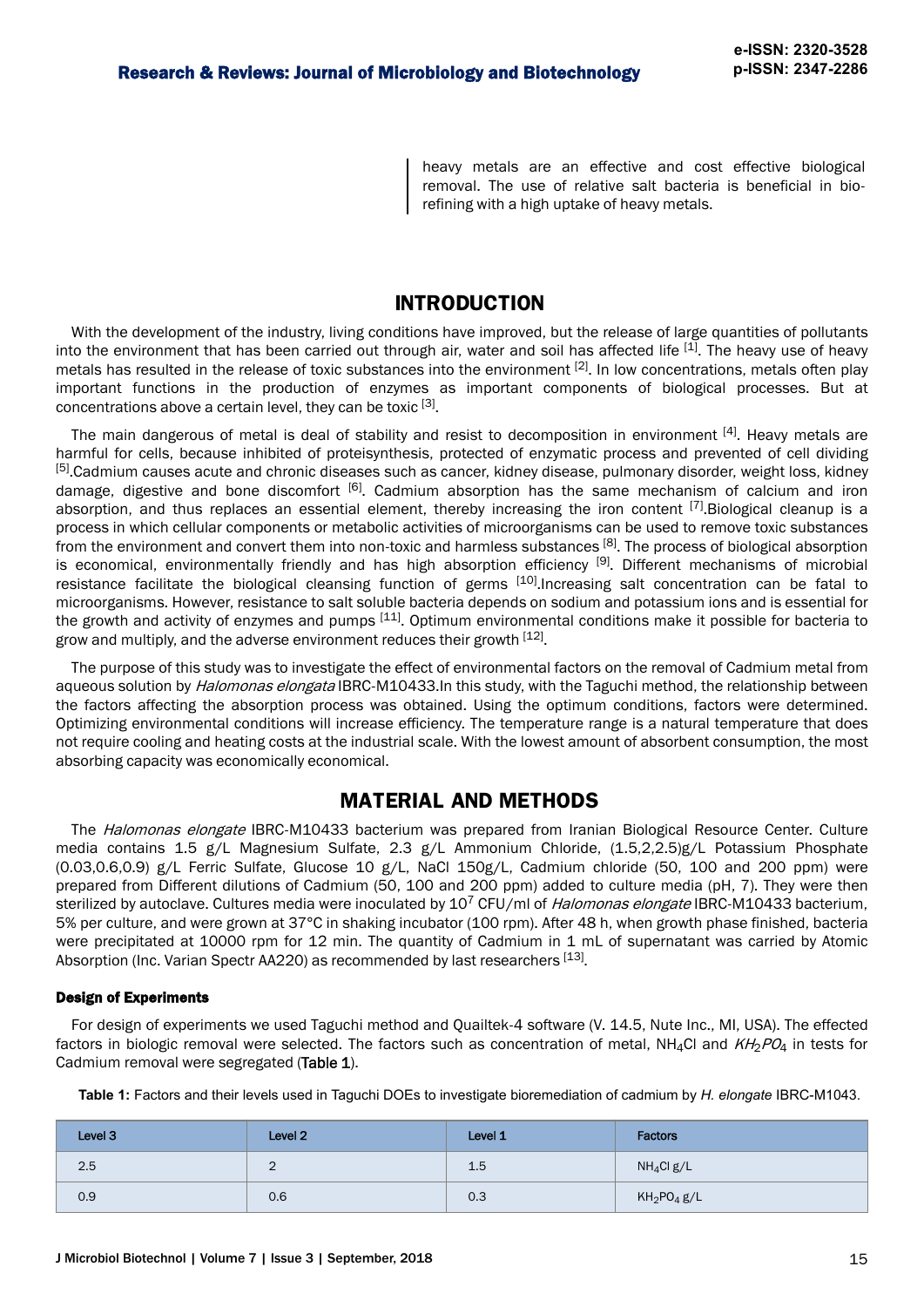| 200 | 100 | ъú | Concentration Cd ppm |
|-----|-----|----|----------------------|
|-----|-----|----|----------------------|

#### Statistical Analysis

In order to investigate the effects of different conditions on removed of Cadmium ion we used ANOVA and Data were analyzed by QULITEK-4 software.

## **RESULTS**

Results from this research indicated that halophilic bacteria has high efficiency for biologic refinement and control of pollution from heavy metals in industrial wastewaters. Taguchi is a suitable method for experiments design and achievement to optimization conditions. In this method at first the effects of factors and their concentrations were determined. In recent study the effects of three factors Cadmium metal (50, 100 and 200 ppm), NH<sub>4</sub>Cl (1.5, 2 and 2.5)  $g/L$  and  $KH<sub>2</sub>PO<sub>4</sub>$  (0.03, 0.6, 0.9)  $g/L$  for removed of heavy metal by H. elongate IBRC-M10433 were examined. The higher efficiency for removed of Cadmium metal (80%) in concentration of 50 ppm happened in culture medium that contains  $KH_2PQ_4$  0.3 g/L, NH<sub>4</sub>CL g/L in pH 7 and 37°C (Table 2). In different bacteria that biological removal was optimized the ranges of pH were 5-7<sup>[14]</sup>.

| Table 2: Taguchi DOEs and corresponding bioremediation of cadmium by H. elongate IBRCM1043. |  |  |
|---------------------------------------------------------------------------------------------|--|--|
|                                                                                             |  |  |

| <b>Experiment number</b> | $NH_4Clg/L$    | $KH_2PO_4g/L$ | <b>Concentration Cd ppm</b> | <b>Bioremediation rate [%]</b> |
|--------------------------|----------------|---------------|-----------------------------|--------------------------------|
| $\mathbf 1$              | 1.5            | 0.3           | 50                          | 80                             |
| $\overline{2}$           | 2              | 0.6           | 50                          | 74                             |
| 3                        | 2.5            | 0.9           | 50                          | 35                             |
| $\overline{4}$           | 1.5            | 0.3           | 100                         | 69.50                          |
| 5                        | 2              | 0.6           | 100                         | 77.50                          |
| 6                        | 2.5            | 0.9           | 100                         | 59                             |
| $\overline{7}$           | 1.5            | 0.3           | 200                         | 63.50                          |
| 8                        | $\overline{2}$ | 0.6           | 200                         | 60.75                          |
| $9$                      | 2.5            | 0.9           | 200                         | 60.50                          |

The highest removal of Cadmium metal was attained in different conditions of  $KH_2PO_4$  (0.3 g/L), NH<sub>4</sub>CL (1.5 g/L) and Cadmium (100 ppm) (Table 3).

| Table 3: The effects of different levels of factors on bioremediation of cadmium by H. elongate IBRC-M1043. |  |
|-------------------------------------------------------------------------------------------------------------|--|
|-------------------------------------------------------------------------------------------------------------|--|

| <b>Factors</b>         | Level          | <b>Bioremediation rate [%]</b> | <b>Bioremediation rate [%]</b> |
|------------------------|----------------|--------------------------------|--------------------------------|
| NH <sub>4</sub> Cl g/L | 1.5            | 63                             | $481.6 \pm 416.64$             |
|                        | $\overline{2}$ | 68.7                           |                                |
|                        | 2.5            | 61.6                           |                                |
| $KH_2PO_4g/L$          | 0.3            | 71                             | $376.19 \pm 416.64$            |
|                        | 0.6            | 70.75                          |                                |
|                        | 0.9            | 51.5                           |                                |
| Concentration Cd ppm   | 50             | 66.6                           | $78.8 \pm 416.64$              |
|                        | 100            | 68                             |                                |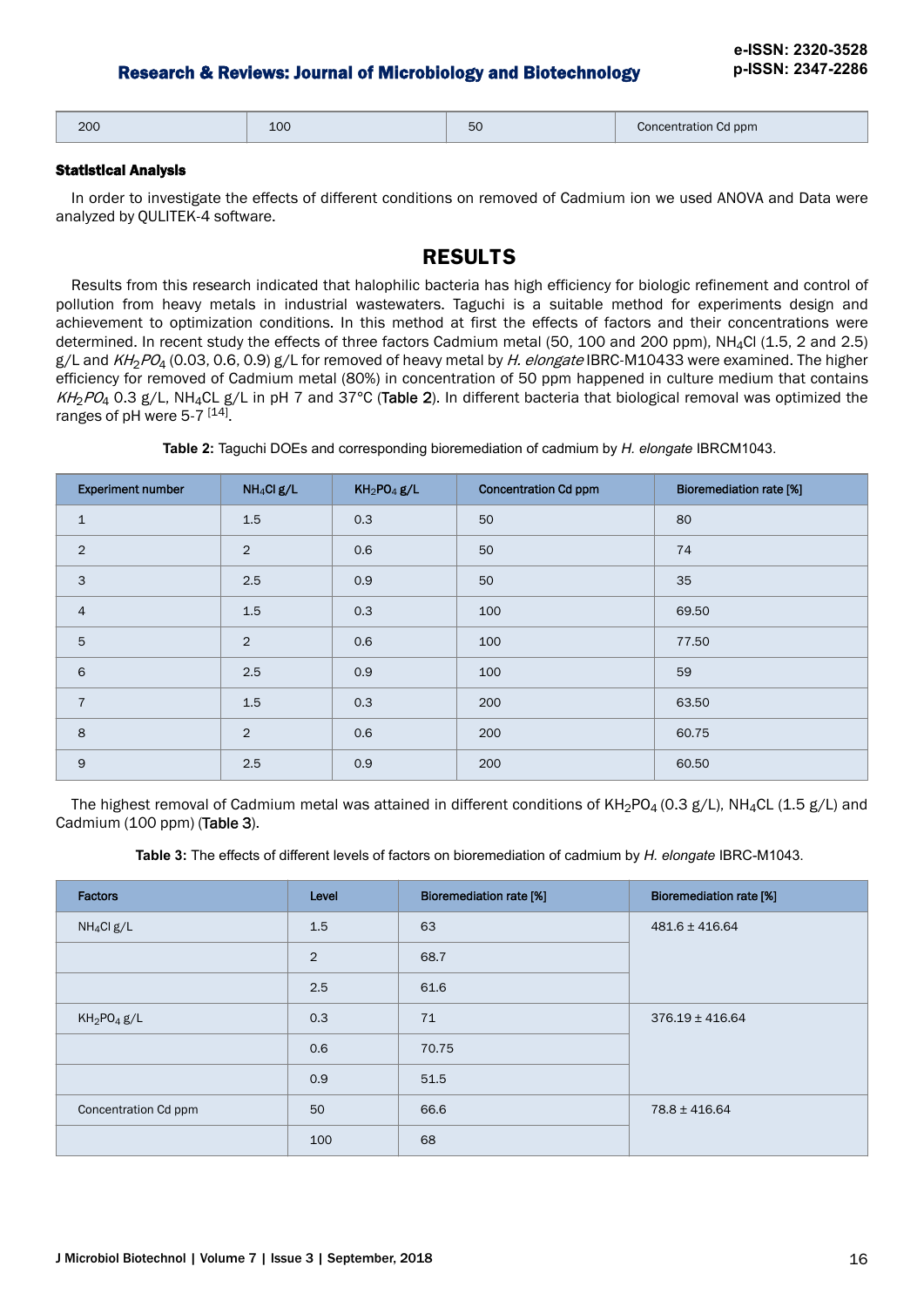| $\sim$ $\sim$<br>$\cdots$<br>___ | 58.<br>---- |  |
|----------------------------------|-------------|--|

With increasing primary concentration of Cadmium, the percentage of removal was decreased. The percentage removal of Cadmium in 50, 100 and 200 concentrations decreased the percentage of Cadmium removal with increased primary concentration of this metal (Figure 1). With increasing concentration of NH<sub>4</sub>Cl, the percentage removal of Cadmium was decreased (Figure 2). With increasing concentration of  $KH_2PO_4$ , the percentage removal of Cadmium was decreased (Figure 3).







**Figure 1: Graph representing decrease in percentage removal of Cadmium with increase in primary concentration of Cadmium.**



**Figure 2:** Graph representing decrease in percentage removal of Cadmium with increase in concentration of NH4Cl.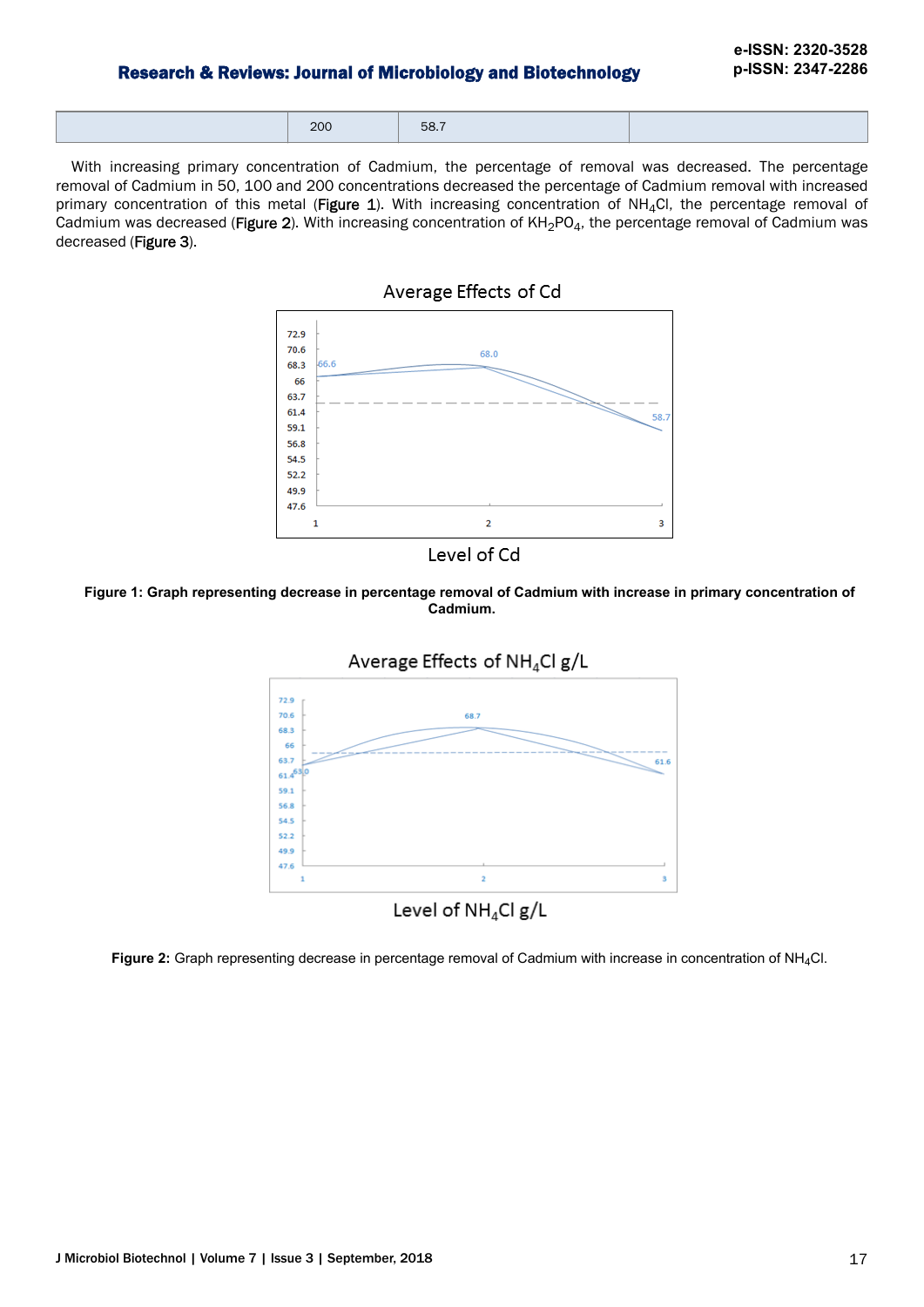

#### Statistical Analysis

In order to investigate the effects of different conditions on removed of Cadmium ion we used ANOVA and Data were analyzed by QULITEK-4 software. Differences of L<sub>1</sub> and L<sub>2</sub> were calculated (5.665). The relative effect of level 2 on level 1 was additive. In contrary  $KH_2PO_4$  has the lowest difference of average (-2.5). The effect of level 2 on level 1 was decreasing (Table 4).

**Table 4:** The effects of different levels of factors on bioremediation *by H. elongate* IBRC-M1043.

| <b>Columns #/Factors</b>            | Level 1 | Level 2 | Level 3 | $L2-L1$ |
|-------------------------------------|---------|---------|---------|---------|
| NH <sub>4</sub> Cl g/I              | 63      | 68.666  | 61.583  | 5.665   |
| KH <sub>2</sub> PO <sub>4</sub> g/I | 71      | 70.75   | 51.5    | $-0.25$ |
| Cd ppm                              | 66.583  | 68      | 58.666  | 1.417   |

Interaction of dual factors in biological removal of Cadmium showed that  $KH_2PO_4$  g/L x Cd (26.38%) and NH<sub>4</sub>Cl g/L x Cd (18.33%) on removing of Cadmium as a heavy metal have important effects (Table 5). Results from this study indicated that the effect of one factor in biological removing depends on interaction this factor with the other factors.

**Table 5:**Effects of interacting factor pairs on bioremediation of cadmium by H. elongate IBRC-M1043elongate IBRC-M1043.

| <b>Interacting Factor</b>                   | <b>Columns</b> | SI(%) | Col            | Opt.  |
|---------------------------------------------|----------------|-------|----------------|-------|
| $KH_2PO_4g/LxCd$                            | 2x3            | 26.38 | ÷              | [1,1] |
| $NH_4Cl$ g/L x Cd                           | 1x3            | 18.33 | $\overline{2}$ | [1,1] |
| NH <sub>4</sub> Cl g/L x $KH_{2}PO_{4}$ g/L | 1x2            | 15.55 | 3              | [1,1] |

Statistical analyses showed that NH<sub>4</sub>Cl and  $KH_2PQ_4$  have highest and lowest effects on heavy metal removing (Table 6).

#### **Table 6:** ANOVA test for Taguchi DOEs re.

| <b>Factors</b>                      | <b>DOF</b><br>(f) | Sum of Squares.<br>(S) | Variance<br>$\mathsf{W}$ | <b>F-Ratio</b><br>(F) | <b>Pure Sum</b><br>(S) | Percent<br>(%) |
|-------------------------------------|-------------------|------------------------|--------------------------|-----------------------|------------------------|----------------|
| $NH_4CL$ g/L                        | $\overline{2}$    | 84.29                  | 42.145                   | 0.179                 | $\Omega$               | $\mathbf{0}$   |
| KH <sub>2</sub> PO <sub>4</sub> g/L | 2                 | 750,875                | 375.437                  | 1.6                   | 281,833                | 19.356         |
| Cd                                  | $\overline{2}$    | 151.793                | 75,896                   | 0.323                 | $\Omega$               | $\mathbf{0}$   |
| Other/Error                         | $\overline{2}$    | 469.041                | 234.52                   |                       |                        | 80.644         |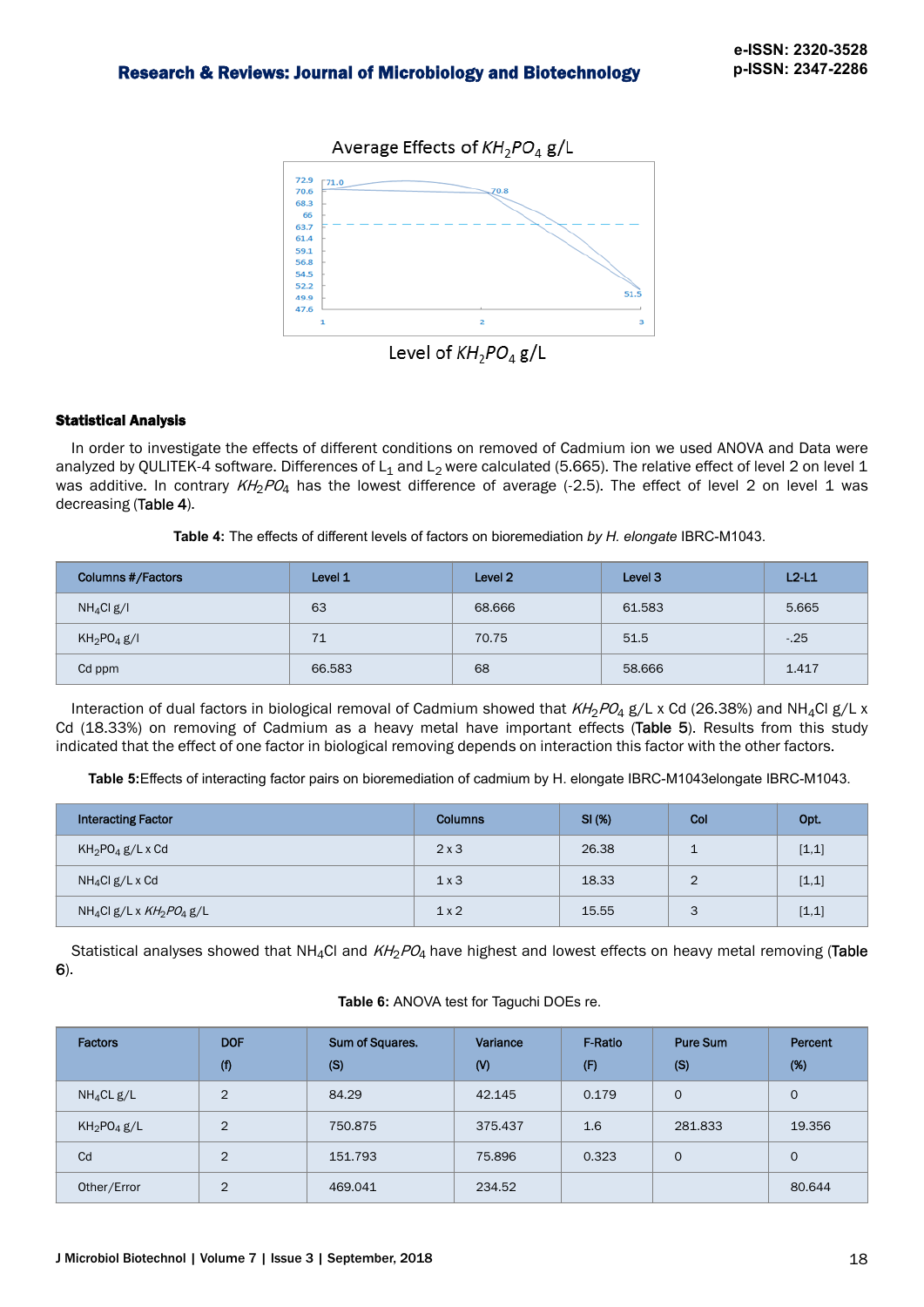| Total | 1456 |  | 100.00 |
|-------|------|--|--------|

The effective parameter for biological removing of Cadmium was level 3 of glucose. Optimized quantity for biologic removal of Cadmium was detected in level 1 of  $KH_2PO_4$  (0.3 g/L), NH<sub>4</sub>CL (2 g/L), level 1 of Cadmium (100 ppm), pH 7 and 37°C. Expected Result at Optimum Conditions was detected in Contribution 78.831% (Table 7).

**Table 7:** Prediction of the optimum conditions for the maximum bioremediation of cadmium by *H. elongate* IBRC-M1043.

| Columns #/Factors                           | <b>Level Description</b> | Level          | Contribution[%] |
|---------------------------------------------|--------------------------|----------------|-----------------|
| $NH_4Cl$ g/L                                | Fact A-Level 2           | $\overline{2}$ | 4.249           |
| KH <sub>2</sub> PO <sub>4</sub> g/L         | Fact B-Level 1           | $\mathbf{1}$   | 6.583           |
| Cd                                          | Fact C-Level 2           | $\mathcal{P}$  | 3.583           |
| <b>Total Contribution From All Factor</b>   | 14.414                   |                |                 |
| <b>Current Grand Average Of Performance</b> | 64.416                   |                |                 |
| Expected Result At Optimum Conditions       |                          |                | 78.831          |

## **DISCUSSION**

By increasing the concentration of metal ions, the number of adsorbent increases which increases the process of adsorption <sup>[15,16]</sup>. By comparing of results from this research with last publications on *Halomona seurihalina* persist to Cadmium [17]. Data from recently paper indicated that the *Halomonas elongate* IBRC-M10433 is very useful for removing of heavy metals such as Cadmium from industrial wastewater. The effect different concentrations of factors for Cadmium removal was favorable that confirmed last studies <sup>[18]</sup>. Sendstatein (1976) stated that the addition of nitrogen and phosphate inorganic increases the process of biodegradation, but does not affect the amount of biodegradation [19]. Manasy et al (2014) reported that *Halomonas* BVR 1 had a maximum cadmium uptake of 12.23 mg and a concentration of 200 mg/L. This bacterium has a high capacity of cadmium adsorption, and absorption depends on the pH, temperature and contact time and depends on the high salt concentration <sup>[20]</sup>. In this research the ability of biological removal of Cadmium from arouse environment by H. elongate IBRC-M10433 was examined. Results were analyzed by Taguchi method. The effective factor for largest biological removal of Cadmium by *H. elongate* IBRC-M10433 was determined. Results from this research indicated that H. elongate IBRC-M10433 has ability to remove of Cadmium and the other heavy metals from industrial wastewaters

## **ACKNOWLEDGMENTS**

The authors gratefully acknowledge the financial support provided by Research council of Razi University, Department of Biology, Faculty of Science, Kermanshah, Iran.

## **REFERENCES**

- 1. Ansari MI and Malik A. Biosorption of nickel and cadmium metal resistant bacterial isolates from agricultural soil irrigated within dustrial waste water,J.Bioresour. Technol. 2007;98:3149-3153.
- 2. Desguin B, et al. Lactate racemase is a nickel-dependent enzyme activated by a widespread maturation system. Nat Commun. 2014;5:3615.
- 3. Gasemi S. Biosorption of copper from wastewater by activated carbon preparation from alga Sargassum sp and Gracilaria. J corticata. 2006;11:3
- 4. Benavides MP, et al. ACADMIUM toxicity in plants. Braz J of plant physiol. 2005;171:21-34.
- 5. Mair RM, et al. EnviromentalMicrobiology. ACADEMIC Press. 2000;17:403-423.
- 6. Hetzer A, et al. Cadmium ion Biosorpation by thermophilic bacteria Geobacillus stearothermophilus and G.thermocatenulatus. J Appl Environ Microbiol. 2006;72:4020-4027.
- 7. Rainbow PS and White SL. Comparative strategies of heavy metalaccumulation by crustaceans: zinc, copper and cadmium in adecapod. an amphipod and abarnacle. J Hydrobiolo. 1989;174:245-262.
- 8. Kuiper I, et al. Rhizoremediation: Abeneficial plant-microbe interaction. J Mol Plant-Microbe Int1. 2004;7:6-15.